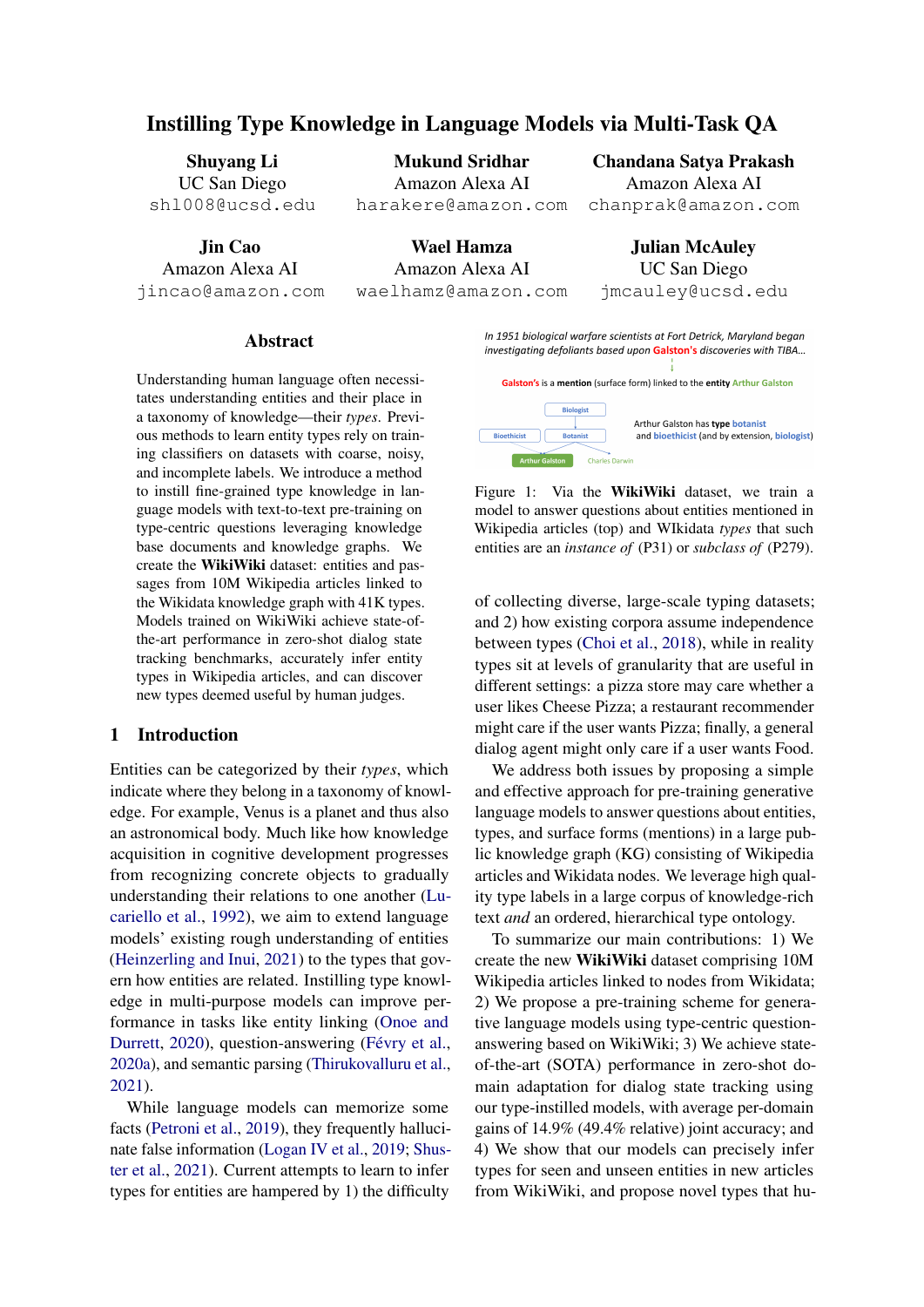|                        | Training | Test   | Test (New Ent) |
|------------------------|----------|--------|----------------|
| Documents              | 10 M     | 5.0 K  | 5.0K           |
| <b>Unique Entities</b> | 2.2 M    | 14.1 K | 6.0K           |
| Unique Types           | 40.6K    | 4.0 K  | 1.2K           |
| Num. of Mentions       | 38.7 M   | 19.3K  | 6.4 K          |
| <b>Type References</b> | 43.8 M   | 21.5K  | 6.5K           |

<span id="page-1-0"></span>Context: These included carbon dioxide by burning diamond, and mercuric oxide by heating mercury. This type of experiment contributed to the discovery of "dephlogisticated air" by Priestley, which became better known as oxygen, following Lavoisier's investigations.

oxide (chemical compound), mercury (chemical element), and dephlogisticated air (superseded scienti c theory) Entity Typing (30%): What is dephlogisticated air an

Entity/Type Discovery (20%): List all concepts and types mentioned here.

Answer: superseded scienti c theory

Answer: Joseph Priestley (chemist)

Table 1: Unique documents/entities/types and number answer: Priestley (chemist), Lavoisier (chemist), mercuric of mentions in each split ofWikiWiki . Test (New Ent) comprises entities not seen in the training split.

mans judge to be accurate and appropriate.

## 2 Related Work

Knowledge Grounding in Language Models Large pre-trained language models have been

Slot Filling (30%): Which chemists are mentioned here? Answer: Joseph Priestley and Antoine Lavoisier

Entity Recognition (20%): What does Priestley refer to?

shown to memorize some facts (Petroni et al.Țable 2: In pre-training, the model reads a Wikipedia 2019). One recent line of work aims to explicitly article and answers questions from four tasks involving entities and types. It must generate answers containing<br>condition generation on knowledge bases by combining a retrieval module and a language model mentions) ingreen, entities inred, and types in lue. (Majumder et al., 2020; Guu et al., 2020; Lewis terms not found verbatim in the text. Surface forms

example of?

et al., 2020b; Mazaré et al., 2018). Peters et al.

(2019) propose instead to align token represent abwnsides of the above approaches—the linearly tions from pre-trained language models with entityincreasing space required to store learned represenembeddings to reason over a limited set of entities ations and dif culties in negative sampling-by [Yamada et al](#page-7-0). [\(202](#page-7-0)0) explicitly denote entity tokenscasting the task as generative language modeling: with a learned input embedding. Speci c entity em-predict the name of an entity to be linked. We beddings have also been learned jointly by usingeneralize this approach from entity names (which knowledge graphs as auxiliary inputs during lanappear verbatim) to include types, which require a guage model pre-training (Sun et al., 2020a; Févry more nuanced understanding of a context. et al., 2020b; [Zhang et a](#page-7-1)l., [20](#page-7-1)21). Another line

of work aims to model speci c factual statements **Type-Centric Multitask Modeling** 

from knowledge bases (Wang et al., 2021) for read<sub>Wiki</sub>Wiki Corpus ing comprehension (Lu et al., 2021) and trivia QA aware language model, we build theikiWiki (Agarwal et al., 2021). We propose text-to-text dataset by combining Wikipedia articles with the pre-training on knowledge recovery tasks to instill Wikidata KG (Vrandecic, 2012). Wikipedia articles type-awarenessOur models learn type knowledge have been used to enrich corpora for dialog (Dinan that transfers to the type-adjacent downstream task<sub>t al.,</sub> 2019), coreference resolution (Singh et al., of dialog state tracking and can infer unseen type $\Sigma_{012}$ , and QA (Liu et al., 2020). KGs have been To train an entity- and type-

Entity Representation Learning Many SOTA systems for knowledge retrieval and QA rely on<sup>et al.</sup>, 2020). [Yao et a](#page-7-4)l. [\(201](#page-7-4)9) use Wikipedia pages learned dense embeddings of individual entities o<sup>as context</sup> for relation triples mined from Wikidata. types to perform multi-class classi cation (Ganea VVe link articles, entities, and types as in Figand Hofmann, 2017; Karpukhin et al., 20[20;](#page-7-2) Wu ure [1](#page-0-0): like [Wu et al](#page-7-5). [\(2020](#page-7-5)b), we take Wikipedia [et al.](#page-7-2), [2020a](#page-7-2)). Several recent frameworks aim to yperlinks as links betweentities (target page) learn entity knowledge during language model preand theirmentions(link text); we link pages to training via entity masking (Sun et al., 2020b) or Wikidata nodes via ID; and for each node we excontrastive learning (Qin et al., 2021). Systemstract typesT from Wikidata wheret 2 T is an for entity typing (Dai et al., 2021) and disambigua-instanc&ubclassof the node (discarding entities tion [\(Yamada et a](#page-7-3)l., [201](#page-7-3)9) also learn dense vectowith no types)<sup>1</sup>. To address sparsity of hyperlinks, encodings that are later matched via dot-product 1All humans on Wikidata are an instance of `human'; we scoring. Cao et al. (2021) aim to address somenus use the `occupation' relation to determine their types. used for entity typing and relation extraction (Sakor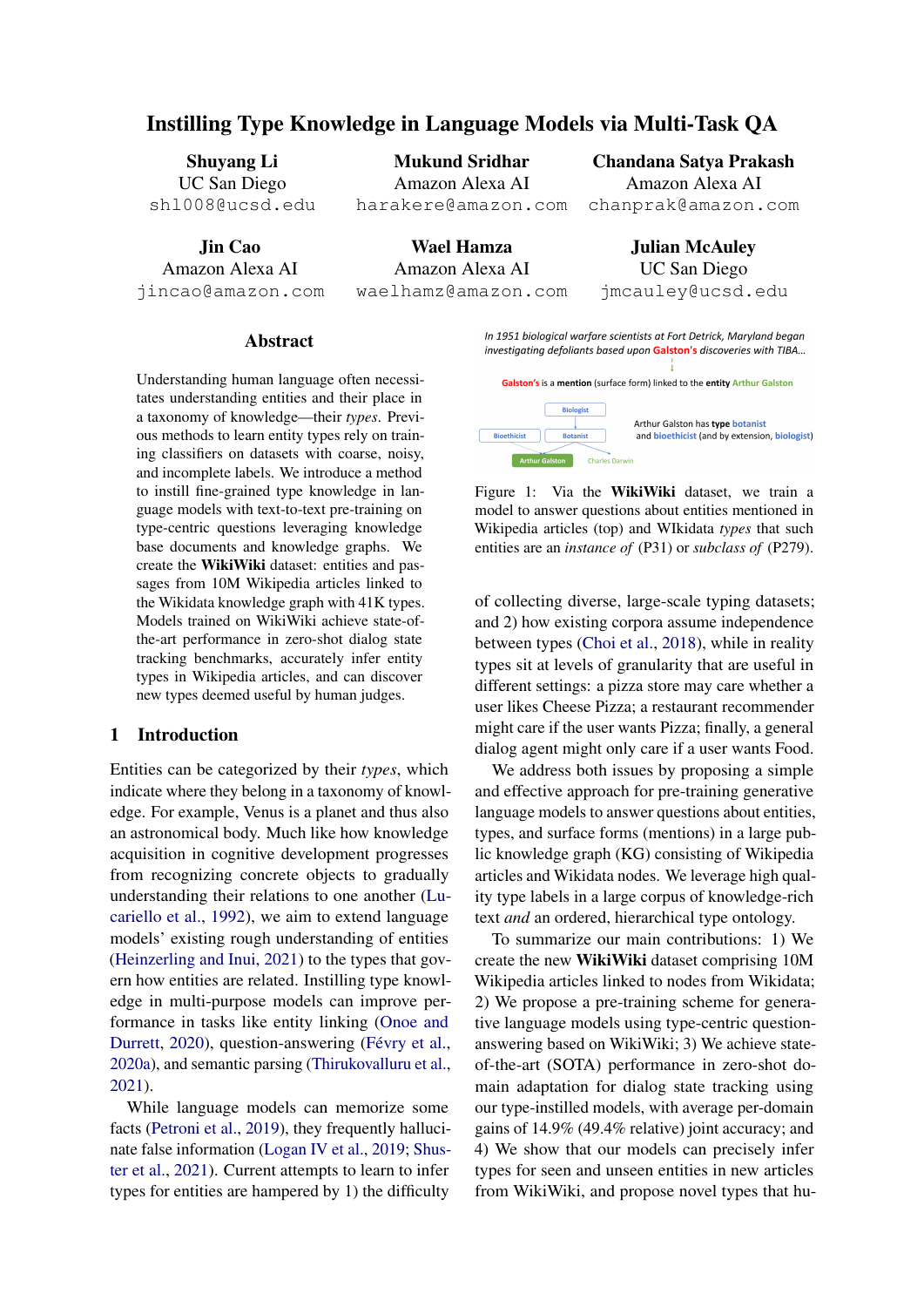| we follow Yao et al. (2019) and use spaCy to iden <sub>User:</sub><br>tify additional entities. We sample 10M articles                                                | I'm looking for a place to stay during my<br>upcoming trip to Cambridge.                                                 |
|-----------------------------------------------------------------------------------------------------------------------------------------------------------------------|--------------------------------------------------------------------------------------------------------------------------|
| for training, with two disjoint 5K-article splits for<br>evaluation, containing seen and unseen (New Ent) <sup>ystem:</sup>                                           | I can de nitely help you with that! What<br>area are you staying in, and what is the<br>price range you are looking for? |
| entities respectively (Table 1). The ontology of<br>Wikidata types forms a directed acyclic graph with User:<br>AALA también de des constitues de O.OM contractor Doc | It should be located in the west and it<br>should be cheap.                                                              |

41K type nodes applying to 2.2M entities. Pre-Belief State: vious entity typing datasets rely on annotations [hotel price range]: cheap; [hotel area]: west

from small groups of crowd-workers and includeTable 3: In Dialog State Tracking (DST), a model infers a small type ontology in the hundreds (Ling andthe belief state of a user given the dialog history thus Weld, 2012) and/or sacri ce label accuracy (Choifar, comprising slots (red) and their values (blue). In et al., 2018). We instead rely on the cumulative<sup>Zero-shot DST, the model must infer the correct values</sup> cross-checked annotations from tens of thousands<sup>pr</sup> slots that it has not seen during training, requiring of active Wikidata users. the agent to rely on general type knowledge.

Entities in Wikidata on average are assigned

1.28 types; for entities with multiple types, not all passage belonging to a certain type. For multi-type types are necessarily relevant to a context. Foentities, we use a subset of relevant types given example, take the following passage: Dbama was elected to the Illinois Senate in 1996, sucQA as a universal format for diverse NLU tasks ceeding Democratic State Senator Alice Palme(McCann et al., 2018), and adopt the framework from Illinois's 13th District, which, at that time, of Raffel et al. (2020) to treat each of our tasks as spanned Chicago South Side neighborhoods frortext-to-text generative modeling. We create 50M Hyde Park–Kenwood south to South Shore and westuestions for pre-training. to Chicago Lawn." other entities in the context (Appendix A). We treat

While Wikidata entities may have 5+ types, while wikidate change may have of types, (Sutskever et al., 2014) model initialized from<br>many are not directly relevant to a context. For a press free of research (Several at al. 2017) lan many are not alleelly relevant to a context. The BART—a Transformer (Vaswani et al., 2017) lan-<br>example, while Barack Obama has types include uses model are trained via de naising outcom ing Politician, Jurist, Political Writer, Community Organizer, andPodcaster the latter is not relevant Eigenize, and educate, the latter is not referant ates an answer as a text sequence given a doc-<br>to the context. To teach our models to infer types relevant to the context at hand, in pre-training data we take only types that are shared between Barack ument is encoded via the encoder—consisting of Obama and other entities in the document (e.g. Alice Palmer—Politician). We have made the Wiki-Wiki dataset publicly available on Github. Model Architecture We use an encoder-decoder guage model pre-trained via de-noising autoencoding (Lewis et al., 2020a). Our model generumentD of lengtht<sub>d</sub> and questiorq. The doc-**I** Transformer layers of hidden dimensiona**li**ty each applying 16-headed self-attention—to producez :=  $\mathsf{End}(\mathsf{D})$  2  $\mathsf{R}^{\mathsf{t}_\mathsf{d}}$  h.

Pre-training Tasks To instill type-centric knowledge from WikiWiki, we train our models to an-the question with the context in encoder input (Lin swer four types of knowledge-based questions coret al., 2021), the decoder generates a sequence conditioned on a passage from Wikipedia (example $\hat{\bm{s}}$ isting of the question and answar= [ q; a]. We in Table 2). Inentity/type discovery the model is tasked to recover all surface forms (mentions) thato answer multiple questions. At training time we reference an entity, along with their types—this is perform next-token prediction, calculating crossanalogous to simultaneous entity recognition an@ntropy loss by maximizing the log likelihood of typing. Entity typingconsists of assigning types the question and answer conditioned on the doc-<br>the second interest. Equations conditions with properties  $\mathbf{F}(\mathbf{a}, \mathbf{a} \mathbf{b}) = \mathbf{F} \mathbf{B}(\mathbf{x}, \mathbf{b})$ . We as to an entity of interest. Forntity recognition we follow Cao et al. (2021) by training our model to sess the impact of our pre-training on Babel Q, respond with an entity's full name and type whenh=768) and Largel (=24, h=1024) models. queried with a surface form. Islot lling we ask We train the model to perform QA via conditional language modeling. Instead of concatenating can thus cache the document encoding at inference ument:  $P(q; qD) =$  $t<sub>t</sub><sup>T</sup> P(x<sub>t</sub> jx; D).$  We as-

our model to return all entities mentioned in the<sup>4</sup> **Experiments** 

<sup>2</sup>https://github.com/amazon-research/ wikiwiki-dataset/

We demonstrate the effectiveness of our pretraining on two tasks that require type understand-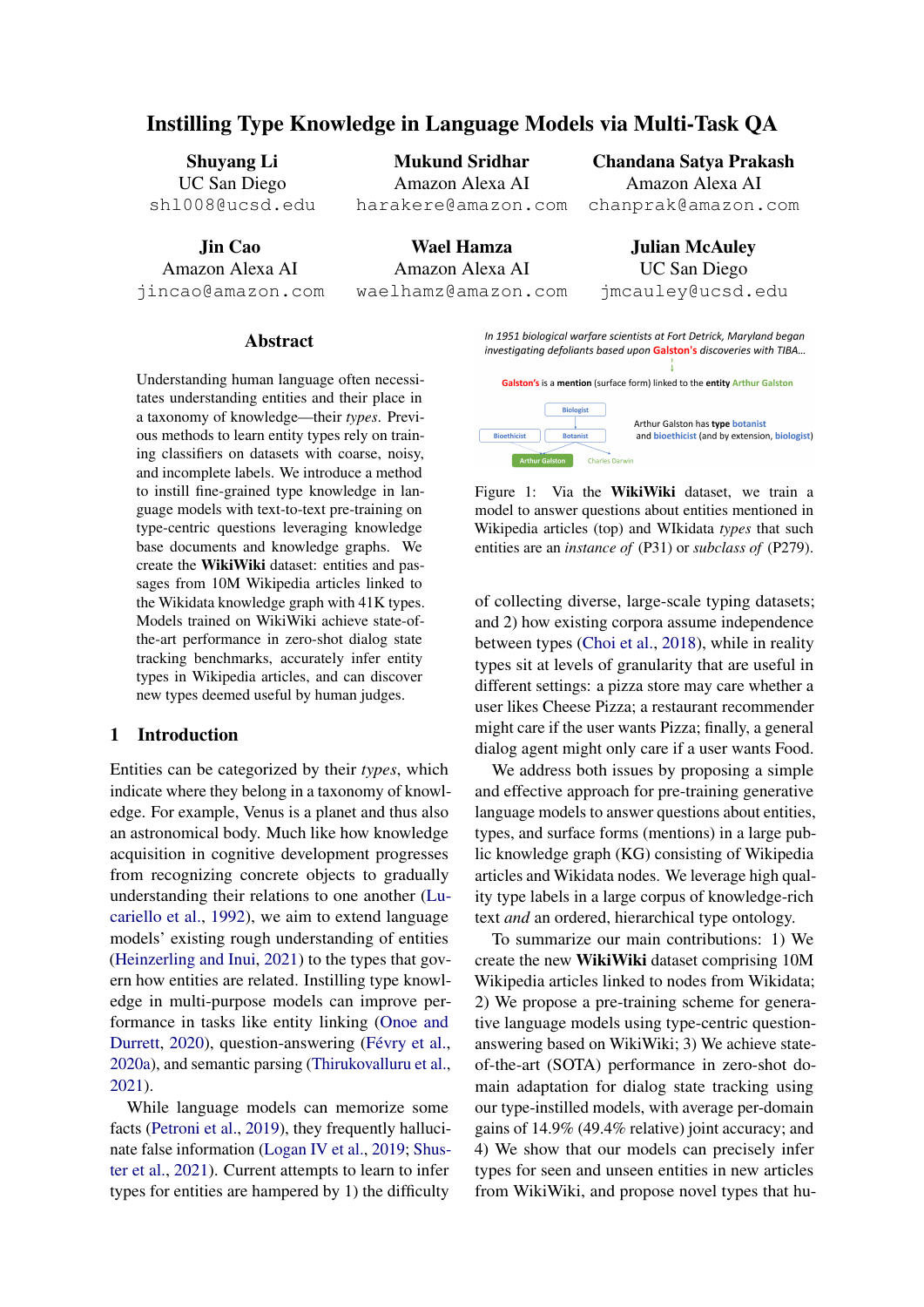|              | # Params | R    | н    | А    |      |      | 50%<br>100%<br><b>20%</b>                                               |
|--------------|----------|------|------|------|------|------|-------------------------------------------------------------------------|
| <b>TRADE</b> | 90M      | 12.6 | 14.2 | 20.1 | 22.4 | 59.2 | Base (139M)<br>39.0<br>14.7<br>13.7                                     |
| MA-DST       | 90M      | 13.6 | 16.3 | 22.5 | 22.8 | 59.3 | Large $(406M)$<br>0.9<br>4.8<br>1.6                                     |
| <b>SUMBT</b> | 355M     | 16.5 | 19.8 | 22.6 | 22.5 | 59.5 |                                                                         |
| GPT2-DST     | 355M     | 26.2 | 24.4 | 31.3 | 29.1 |      | <sup>59.6</sup> Table 5: Relative gain (%) in JGA for models trained on |
| <b>BART</b>  | 139M     | 27.9 | 31.9 | 38.4 | 34.3 |      | 70.5 WikiWiki vs standard BART pre-training. Our method                 |
| Ours (Base)  | 139M     | 40.4 | 36.5 | 39.8 | 36.1 | 70.9 | helps more in low-data regimes and for smaller models.                  |
| Ours (Large) | 406M     | 46.7 | 38.8 | 49.8 | 37.7 | 72.1 |                                                                         |

Table 4: Zero-shot domain adaptation JGA (%) on most categorical slots that resemble types (e.g. cui-<br>MultiMOZ 2.4 test ast an the (D)ataugust (U)atal most categorical slots that resemble types (e.g. cui-MultiWOZ 2.1 test set on the (R)estaurant, (H)otel,  $(A)$ ttraction,  $(T)$ rain, and Ta $(X)$ i domains. We achieve SOTA results on all domains by signi cant margins. sine, hotel type). In Table 5 we compare our models against same-size BART models at different

levels of training data availability to demonstrate the additive utility of our method. Our method is

ing: zero-shot domain generalization in dialog statoarticularly helpful with less ne-tuning data (lowtracking (DST), and ne-grained entity typing.

data regimes), with average gains of 39% for small models and 4.8% for large models at 20% data

Zero-Shot DST The goal of Dialog State Tracking (DST) is to infer user intent and goals from els, af rming that our method can effectively instill conversations by Iling in belief slots (Lemon et al., 2006; Wang and Lemon, 2013). In many real-world availability. Gains are magni ed for smaller modtype knowledge in lightweight language models.

settings, DST models must be able to predict new Itra-Fine Entity Typing Our method improves slot values (i.e. new entities that are not present eneralization in type-adjacent tasks; we next aim in the training corpus) and new slot types (e.g. reto infer entity types in unseen documents. In prequirements for applications in new domains). This liminary experiments on the UltraFine dataset with problem setting is known as zero-shot DST (Ta11K types (Choi et al., 2018), our models underble 3). We follow the zero-shot setting in Cam-perform SOTA (24.0 vs. 49.1 F1). Manual inspecpagna et al. (2020): train a model on multi-domaintion of gold labels reveals two main causes for er-DST data and evaluate on a held-out domain. Wo r: 1) inaccurate labels—e.g. "rare plants" as type measure domain generalization performance vi<sup>g</sup>bird"; and 2) inconsistent usage of gold labels: joint goal accuracy (JGA): the percent of turnsdifferent spellings (rganization/ organisation) or in which a model successfully predicts values forsynonyms ¢ar / automobile are treated as distinct all slots in the target domain. We use the Multi-and often do not collocate. This suggests that la-WOZ 2.1 benchmark (Eric et al., 2019), evaluating bel noise in UltraFine may make it unsuitable for zero-shot JGA for the Restaurant, Hotel, Attracassessing granular, hierarchical type knowledge. tion, Train, and Taxi domains. At each turn, we y We examine these annotation errors wianan ask the model a question about the preference fot aluation, presenting crowd-workers with 200 each slot. We compare against recent systems that ntexts from UltraFine (10% of the test set). Only can perform zero-shot DST: TRADE (Wu et al., 68% of gold type labels were judged accurate, and 2019), MA-DST (Kumar et al., 2020), SUMBT 21% inaccurate. We compare gold labels against (Lee et al., 2019), and GPT2-DST (Li et al., 2021) zero-shot predictions from our model in a second Our method is complementary to systems for creatrial with 200 pairs. Judges preferred our predicing synthetic in-domain dialogs (Kim et al., 2021) tions 51% of the time compared to 29% for gold.

As seen in Table 4 our type-centric pre-training We observed moderate inter-annotator agreement allows a model to answer questions about unsee of  $=0.4044$  (Fleiss, 1971). This suggests that slots. BART-base itself achieves SOTA JGA acrossour models can accurately infer types, but current all domains, and our pre-training signi cantly in- benchmarks do not suitably measure typing quality. creases the gain to 10.6% absolute / 34.8% relative

JGA—despite only using one-third of the param Entity Typing on WikiWiki Me turn to Wikieters. Our Large model achieves 14.9% absolut&/iki to evaluate ne-grained entity typing, leveragand 49.4% relative gain in JGA compared to previing type labels veri ed by active users of Wikidata. ous SOTA. The most signi cant gains come in the To verify the accuracy of ground-truth type labels Hotel and Restaurant domains, which contain then the WikiWiki test set, we asked human evalua-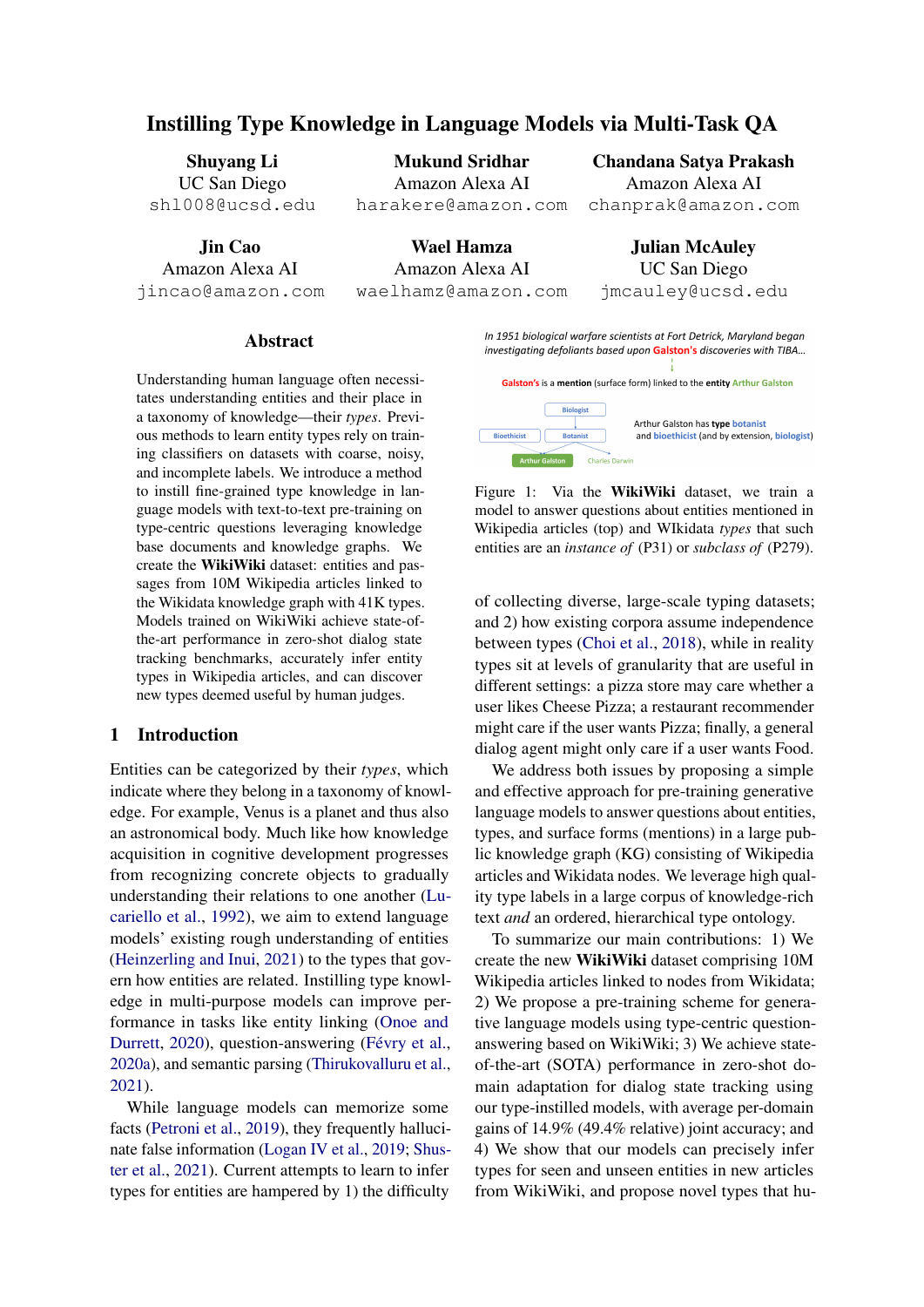| Entities | Model           | Precision Recall |                                  | F1          |
|----------|-----------------|------------------|----------------------------------|-------------|
| Seen     | RoBERTa<br>Ours | 62.35            | 78.13 72.39 75.15                | 59.38 60.82 |
| Unseen   | RoBERTa<br>Ours | 66.65            | 48.88 47.96 48.41<br>63.71 65.14 |             |

# 5 Conclusion

In this paper, we 1) propose a text-to-text pretraining scheme to instill type knowledge in language models via QA and 2) release WickiWiki dataset built from Wikipedia articles and the Wiki-

Table 6: P/R/F1 of pred. vs. gold types on WikiWiki data KG. We show that WikiWiki is larger-scale Test (seen) and Test New Ent (unseen entities) splits. and more accurate than existing ne-grained type

recognition datasets. We demonstrate that our typecentric pre-training framework allows us to train

tors to judge the accuracy of 443 type labels fromanguage models that can better generalize to un-200 randomly sampled contexts. We con rm thatseen domains, entities, and types—which in turn WikiWiki is a high-quality benchmark for entity typing, with 85% type precision assessed by huma**n**tream tasks like dialog state tracking (achieving judges (compared to 68% for UltraFine). lead to improved model performance on down-SOTA results on zero-shot DST with average gains

We found that multi-label classi ers built on RoBERTa (Liu et al., 2019) that perform well on UltraFine require signi cant hyper-parameter tuning to output non-trivial predictions to classify our large and sparse (41K) type ontology. To per-tunity to use life-long learning (Parisi et al., 2019) ange and sparse (TII) type sinclegy. The performance and publications to expand and model the form entity typing with our model, we generate the conservation of the substantial of comma-delimited text sequences of types (Yang taxonomy of knowledge. of 14.9% joint accuracy). Our models can extrapolate type knowledge and infer novel types that humans judge to be useful and precise. As the body of human knowledge grows, we see an oppor-

et al., 2018). This allows our models to infer and Acknowledgements

generate novel types while classi ers remain re-

stricted to the training ontology. We con rm that We would like to thank Stephen Rawls, Ryan our pre-training helps models better infer types for Gabbard, and anonymous reviewers for providing both seen (+14.3 F1) and unseen entities (+16.7 FYaluable feedback on this work. We also thank in new contexts compared to classi ers (Table 6). Nicolas Guénon des Mesnards and Victor Soto for their help setting up MTurk for human evaluations.

To investigate if our model can discover novel work was performed during rst author's internship types, we perform another uman evaluation over 557 such predictions from 300 contexts, with inter-of the authors only, and do not necessarily re ect annotator agreement of 0.4086. Our model accurately extrapolates its type knowledge beyond at Amazon Alexa AI. Findings and observations are the views of Amazon or UCSD.

the training ontology—we observe 73.3% preci-

sion when inferring new types (compared to 74.5% References

precision for seen types), demonstrating that oub<sub>shin Agarwal, Heming Ge, Siamak Shakeri, and</sub> pre-training enables models to reason about types Rami Al-Rfou. 2021. Knowledge graph based synbeyond simple memorization. Our model discovers complex and speci c scienti c types, correctly proposing that anorthosite (an aluminum silicate rock) is ametallurgical rock<sup>3</sup> and that speckled Giovanni Campagna, Agata Foryciarz, Mehrad Moradtortoises arenonotrophs<sup>4</sup> This re ects the robust taxonomy of types in scienti c disciplines. Our model also proposes granular categories of events, and is judged to correctly type the 2015 Tour of Tai-Nicola De Cao, Gautier Izacard, Sebastian Riedel, and wan as an instance of the Ur de Taiwarcycling race. In the future, we seek methods to automatically assess the factual accuracy of new types. thetic corpus generation for knowledge-enhanced language model pre-training. MAACL-HLT, pages 3554–3565. shahi, and Monica S. Lam. 2020. Zero-shot transfer learning with synthesized data for multi-domain dialogue state tracking. IACL, pages 122-132. Fabio Petroni. 2021. Autoregressive entity retrieval. In ICLR. Eunsol Choi, Omer Levy, Yejin Choi, and Luke Zettlemoyer. 2018. Ultra- ne entity typing. InACL,

pages 87–96.

Hongliang Dai, Yangqiu Song, and Haixun Wang. 2021. Ultra- ne entity typing with weak supervision

<sup>&</sup>lt;sup>3</sup>rocks containing metallic compounds and properties 4 has diet comprising one type of food (Herrera, 1976)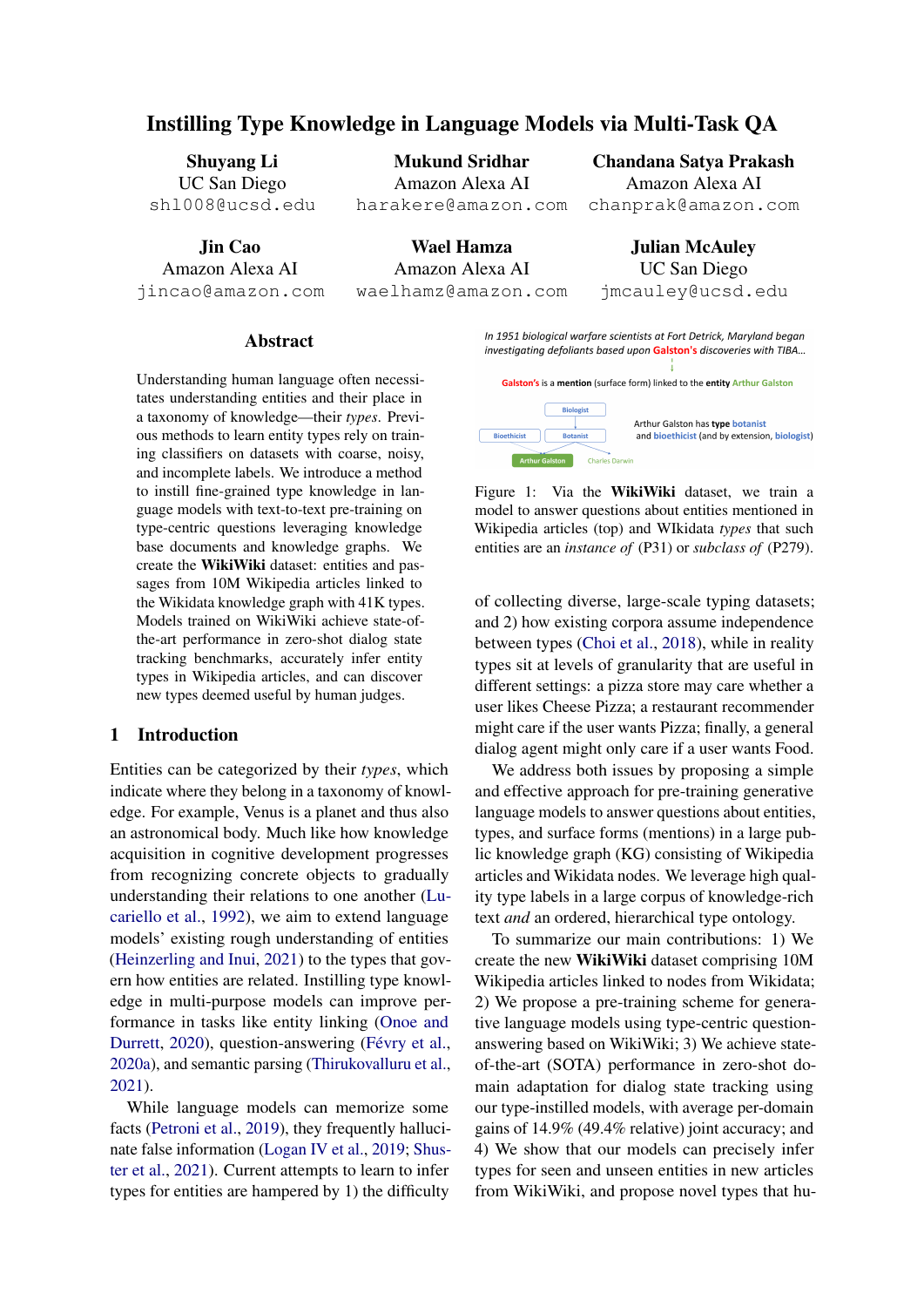from a masked language model. ACL/IJCNLP, pages 1790–1799.

Emily Dinan, Stephen Roller, Kurt Shuster, Angela Fan, Michael Auli, and Jason Weston. 2019. Wizard of wikipedia: Knowledge-powered conversational Adarsh Kumar, Peter Ku, Anuj Kumar Goyal, Angeagents. InCLR. OpenReview.net. 3704–3717. liki Metallinou, and Dilek Hakkani-Tür. 2020. MA-

Mihail Eric, Rahul Goel, Shachi Paul, Abhishek Sethi, Sanchit Agarwal, Shuyang Gao, and Dilek Hakkanistate corrections and state tracking baselines RR abs/1907.01669.

Thibault Févry, Livio Baldini Soares, Nicholas FitzGerald, Eunsol Choi, and Tom Kwiatkowski. 2020a. Entities as experts: Sparse memory access with entity supervision. InEMNLP, pages 4937–4951.

Thibault Févry, Livio Baldini Soares, Nicholas FitzGer-Mike Lewis, Yinhan Liu, Naman Goyal, Marald, Eunsol Choi, and Tom Kwiatkowski. 2020b. Entities as experts: Sparse memory access with entity supervision. InEMNLP. Association for Computational Linguistics.

Joseph L Fleiss. 1971. Measuring nominal scale agreement among many raters.Psychological bulletin 76(5):378.

Octavian-Eugen Ganea and Thomas Hofmann. 2017. Tim Rocktäschel, Sebastian Riedel, and Douwe Deep joint entity disambiguation with local neural attention. InEMNLP, pages 2619–2629.

Samuel Gehman, Suchin Gururangan, Maarten Sa $\beta$ huyang Li, Jin Cao, Mukund Sridhar, Henghui Zhu, Yejin Choi, and Noah A. Smith. 2020. Realtoxicityprompts: Evaluating neural toxic degeneration in language models. IEMNLP (Findings) pages 3356–3369.

pat, and Ming-Wei Chang. 2020. REALM: retrievalaugmented language model pre-trainingCoRR abs/2002.08909.

Benjamin Heinzerling and Kentaro Inui. 2021. Language models as knowledge bases: On entity gaage models as knowledge bases. On entity and Daniel Sand Daniel S. Weld. 2012. Fine-grained en-<br>representations, storage capacity, and paraphrased in resegnition. In A ALLA ALLETOR queries. InEACL, pages 1772–1791. tity recognition. InAAAI. AAAI Press.

Carlos M Herrera. 1976. A trophic diversity index for presence-absence food da@ecologia 25(2):187-191.

Jeremy Howard and Sebastian Ruder. 2018. Universa inhan Liu, Myle Ott, Naman Goyal, Jingfei Du, Manlanguage model ne-tuning for text classi cation. In ACL, pages 328–339. Association for Computational Linguistics. dar Joshi, Danqi Chen, Omer Levy, Mike Lewis, Luke Zettlemoyer, and Veselin Stoyanov. 2019. Roberta: A robustly optimized BERT pretraining ap-

Vladimir Karpukhin, Barlas Oguz, Sewon Min, Patrick S. H. Lewis, Ledell Wu, Sergey Edunov, Danqi Robert L. Logan IV, Nelson F. Liu, Matthew E. Peters, Chen, and Wen-tau Yih. 2020. Dense passage re-Matt Gardner, and Sameer Singh. 2019. Barack's trieval for open-domain question answering. In EMNLP, pages 6769–6781. proach.CoRR, abs/1907.11692. wife hillary: Using knowledge graphs for fact-aware language modeling. IACL, pages 5962-5971.

Sungdong Kim, Minsuk Chang, and Sang-Woo Lee. 2021. Neuralwoz: Learning to collect task-oriented dialogue via model-based simulation.  $A\&L$ , pages

DST: multi-attention-based scalable dialog state tracking. InAAAI, pages 8107–8114.

Tür. 2019. Multiwoz 2.1: Multi-domain dialogue Hwaran Lee, Jinsik Lee, and Tae-Yoon Kim. 2019. SUMBT: slot-utterance matching for universal and scalable belief tracking. IACL, pages 5478-5483.

> Oliver Lemon, Kallirroi Georgila, James Henderson, and Matthew N. Stuttle. 2006. An ISU dialogue system exhibiting reinforcement learning of dialogue policies: Generic slot- Iling in the TALK in-car system. InEACL.

jan Ghazvininejad, Abdelrahman Mohamed, Omer Levy, Veselin Stoyanov, and Luke Zettlemoyer. 2020a. BART: denoising sequence-to-sequence pretraining for natural language generation, translation, and comprehension. IACL, pages 7871-7880.

Patrick S. H. Lewis, Ethan Perez, Aleksandra Piktus, Fabio Petroni, Vladimir Karpukhin, Naman Goyal, Heinrich Küttler, Mike Lewis, Wen-tau Yih, Kiela. 2020b. Retrieval-augmented generation for knowledge-intensive NLP tasks. MeurIPS

Shang-Wen Li, Wael Hamza, and Julian J. McAuley. 2021. Zero-shot generalization in dialog state tracking through generative question answering. In EACL, pages 1063–1074.

Kelvin Guu, Kenton Lee, Zora Tung, Panupong Pasu<sup>Zhaojiang</sup> Lin, Bing Liu, Seungwhan Moon, Paul A. Crook, Zhenpeng Zhou, Zhiguang Wang, Zhou Yu, Andrea Madotto, Eunjoon Cho, and Rajen Subba. 2021. Leveraging slot descriptions for zeroshot cross-domain dialogue state tracking oRR abs/2105.04222.

> Dayiheng Liu, Yeyun Gong, Jie Fu, Yu Yan, Jiusheng Chen, Daxin Jiang, Jiancheng Lv, and Nan Duan. 2020. Rikinet: Reading wikipedia pages for natural question answering. IACL, pages 6762-6771.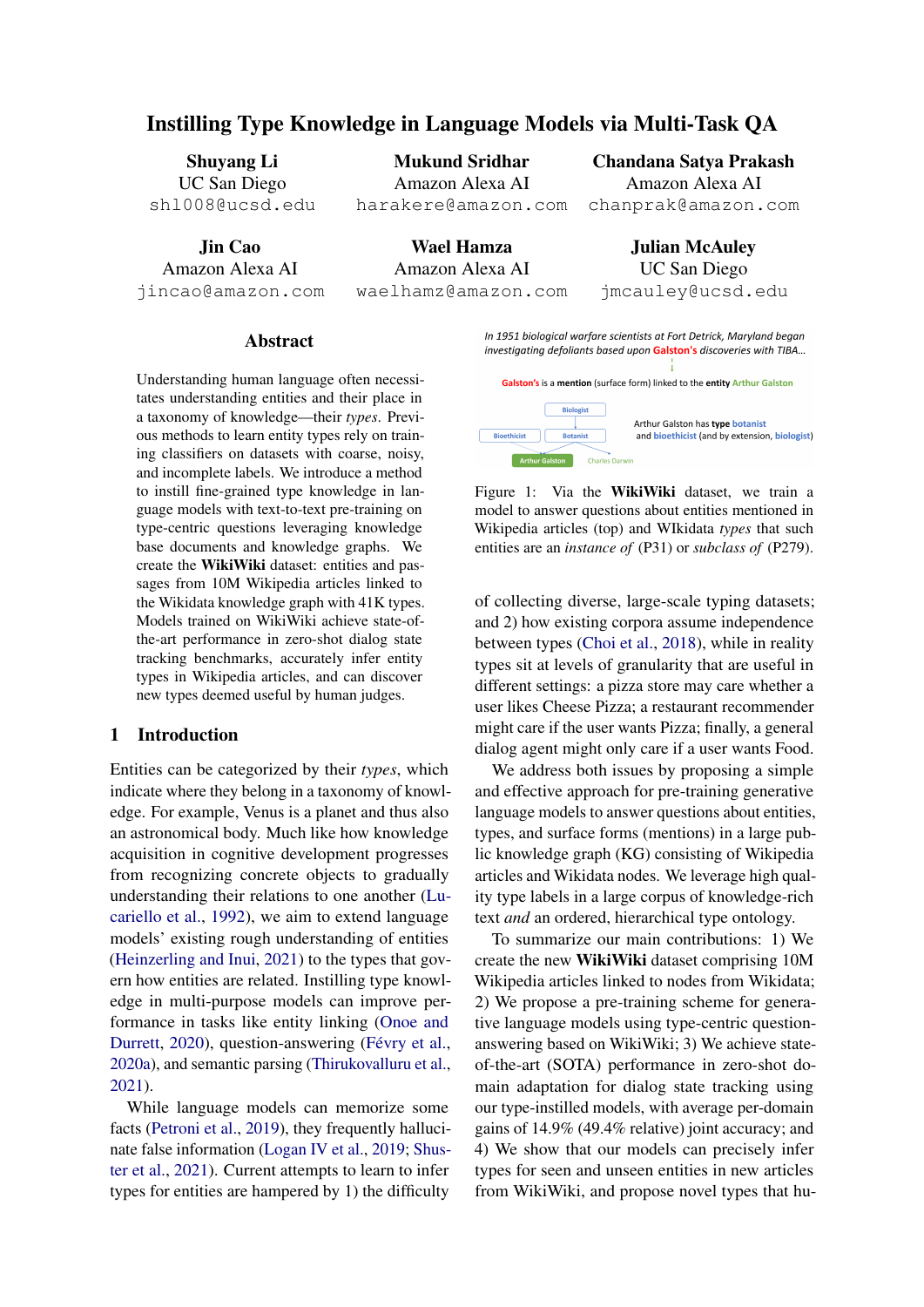Yinquan Lu, Haonan Lu, Guirong Fu, and Qun Liu. Ahmad Sakor, Kuldeep Singh, Anery Patel, and Maria-2021. KELM: knowledge enhanced pre-trained lan-Esther Vidal. 2020. Falcon 2.0: An entity and reguage representations with message passing on hier-lation linking tool over wikidata. InCIKM, pages archical relational graph $\mathcal{L}$ oRR abs/2109.04223. 3141–3148. ACM.

Joan Lucariello, Amy Kyratzis, and Katherine Nelson. Kurt Shuster, Spencer Poff, Moya Chen, Douwe Kiela, 1992. Taxonomic knowledge: What kind and when? Child development  $3(4)$ : 978–998.

Bodhisattwa Prasad Majumder, Shuyang Li, Jianmo Ni, and Julian J. McAuley. 2020. Interview: Large-scale Sameer Singh, Amarnag Subramanya, Fernando modeling of media dialog with discourse patterns and knowledge grounding. **EMNLP**, pages 8129– 8141.

Pierre-Emmanuel Mazaré, Samuel Humeau, Martin Raison, and Antoine Bordes. 2018. Training millions of personalized dialogue agents. **EMNLP,** pages 2775–2779.

Bryan McCann, Nitish Shirish Keskar, Caiming Xiong, and Richard Socher. 2018. The natural language decathlon: Multitask learning as question answering. CoRR, abs/1806.08730.

Yasumasa Onoe and Greg Durrett. 2020. Interpretable entity representations through large-scale typing. In Findings of EMNLP, pages 612–624.

Christopher Kanan, and Stefan Wermter. 2019. Continual lifelong learning with neural networks: A review. Neural Networks 113:54–71.

Matthew E. Peters, Mark Neumann, Robert L. Logan IV, Roy Schwartz, Vidur Joshi, Sameer Singh, and Noah A. Smith. 2019. Knowledge enhanced contextual word representations. EMNLP, pages 43–54.

Fabio Petroni, Tim Rocktäschel, Sebastian Riedel, and Alexander H. Miller. 2019. Language models as knowledge bases? EMNLP, pages 2463-2473.

Bharadwaj Pudipeddi, Maral Mesmakhosroshahi, Jinlarge neural networks with constant memory using a new execution algorithmCoRR abs/2002.05645.

Peng Li, Heng Ji, Minlie Huang, Maosong Sun, and Jie Zhou. 2021. ERICA: improving entity and relation understanding for pre-trained language models via contrastive learning. IACL, pages 3350-3363. Association for Computational Linguistics.

Colin Raffel, Noam Shazeer, Adam Roberts, Katherine Lee, Sharan Narang, Michael Matena, Yanqi Zhou, Wei Li, and Peter J. Liu. 2020. Exploring the limits of transfer learning with a uni ed text-to-text transformer. JMLR, 21:140:1–140:67.

Abhinav Rastogi, Xiaoxue Zang, Srinivas Sunkara, Raghav Gupta, and Pranav Khaitan. 2020. Schema-Zac Kenton, Sasha Brown, Will Hawkins, Tom guided dialogue state tracking task at DSTC8. CoRR, abs/2002.01359.

and Jason Weston. 2021. Retrieval augmentation reduces hallucination in conversation. EMNNLP (Findings), pages 3784–3803.

Pereira, and Andrew McCallum. 2012. Wikilinks: A large-scale cross-document coreference corpus labeled via links to Wikipedia. Technical Report UM-CS-2012-015, University of Massachusetts, Amherst.

Tianxiang Sun, Yunfan Shao, Xipeng Qiu, Qipeng Guo, Yaru Hu, Xuanjing Huang, and Zheng Zhang. 2020a. Colake: Contextualized language and knowledge embedding. InCOLING. International Committee on Computational Linguistics.

Yu Sun, Shuohuan Wang, Yu-Kun Li, Shikun Feng, Hao Tian, Hua Wu, and Haifeng Wang. 2020b. ERNIE 2.0: A continual pre-training framework for language understanding. AAAI. AAAI Press.

German Ignacio Parisi, Ronald Kemker, Jose L. Part, Coguanecto coguance Iserping with noural patural Sequence to sequence learning with neural networks. In NIPS, pages 3104–3112.

> Raghuveer Thirukovalluru, Mukund Sridhar, Dung Thai, Shruti Chanumolu, Nicholas Monath, Sankaranarayanan Ananthakrishnan, and Andrew McCallum. 2021. Knowledge informed semantic parsing for conversational question answering. In RepL4NLP, pages 231–240, Online.

Patrick S. H. Lewis, Anton Bakhtin, Yuxiang Wu, Ashish Vaswani, Noam Shazeer, Niki Parmar, Jakob Uszkoreit, Llion Jones, Aidan N. Gomez, Lukasz Kaiser, and Illia Polosukhin. 2017. Attention is all you need. InNeurIPS pages 5998-6008.

wen Xi, and Sujeeth Bharadwaj. 2020. Training Denny Vrandecic. 2012. Wikidata: a new platform for collaborative data collection. InWWW, pages 1063– 1064. ACM.

Yujia Qin, Yankai Lin, Ryuichi Takanobu, Zhiyuan Liu, Xiaozhi Wang, Tianyu Gao, Zhaocheng Zhu, Zhengyan Zhang, Zhiyuan Liu, Juanzi Li, and Jian Tang. 2021. KEPLER: A uni ed model for knowledge embedding and pre-trained language representation CL 9:176–194.

> Zhuoran Wang and Oliver Lemon. 2013. A simple and generic belief tracking mechanism for the dialog state tracking challenge: On the believability of observed information. ISIGDIAL, pages 423-432.

> Laura Weidinger, John Mellor, Maribeth Rauh, Conor Grif-n, Jonathan Uesato, Po-Sen Huang, Myra Cheng, Mia Glaese, Borja Balle, Atoosa Kasirzadeh, Stepleton, Courtney Biles, Abeba Birhane, Julia Haas, Laura Rimell, Lisa Anne Hendricks,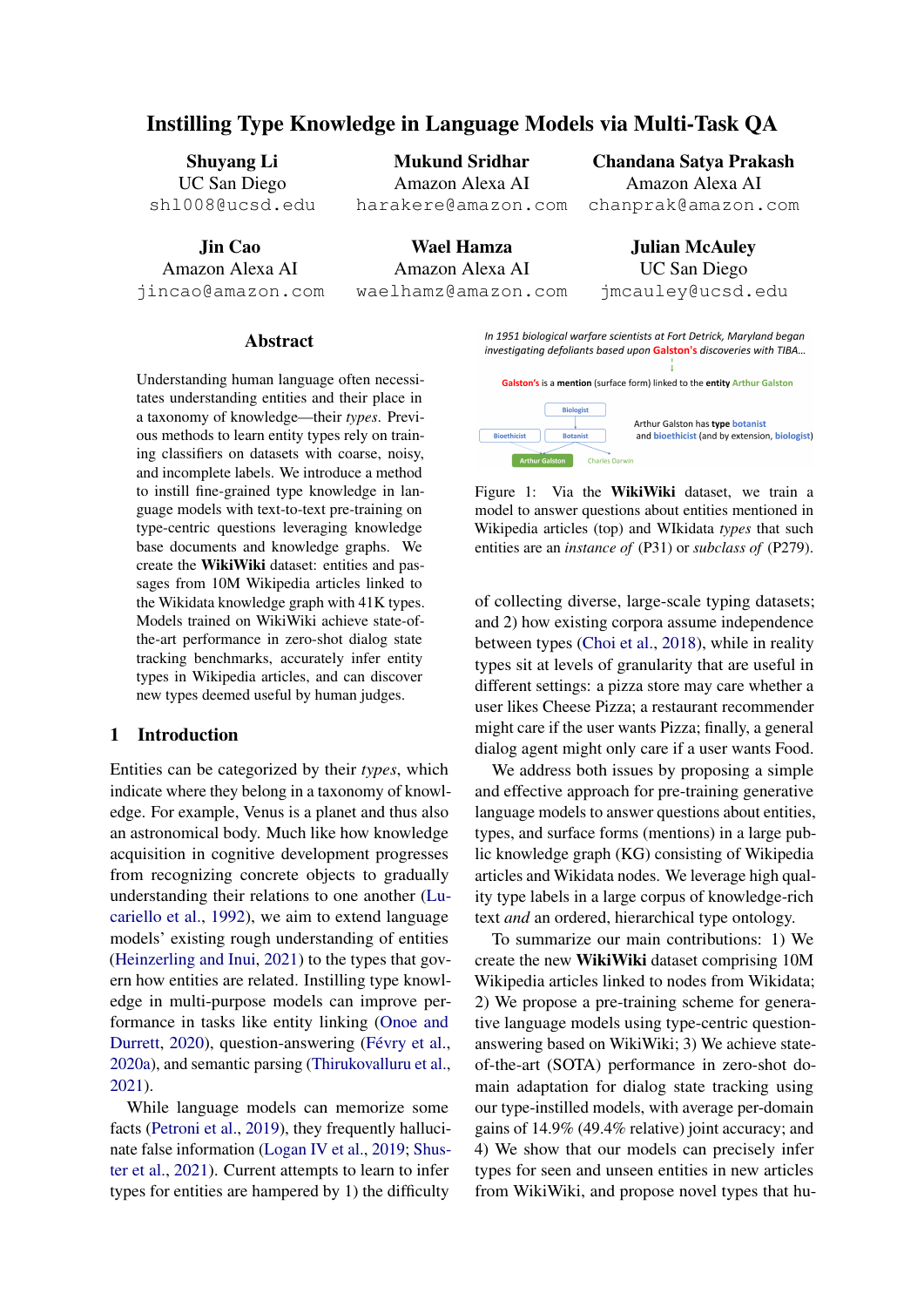William S. Isaac, Sean Legassick, Geoffrey Irving, and Iason Gabriel. 2021. Ethical and social risks of harm from language models. *CoRR*, abs/2112.04359.

- Chien-Sheng Wu, Andrea Madotto, Ehsan Hosseini-Asl, Caiming Xiong, Richard Socher, and Pascale Fung. 2019. Transferable multi-domain state generator for task-oriented dialogue systems. In *ACL*, pages 808–819.
- <span id="page-7-2"></span>Ledell Wu, Fabio Petroni, Martin Josifoski, Sebastian Riedel, and Luke Zettlemoyer. 2020a. Scalable zeroshot entity linking with dense entity retrieval. In *EMNLP*, pages 6397–6407.
- <span id="page-7-5"></span>Ledell Wu, Fabio Petroni, Martin Josifoski, Sebastian Riedel, and Luke Zettlemoyer. 2020b. Scalable zeroshot entity linking with dense entity retrieval. In *EMNLP*, pages 6397–6407.
- <span id="page-7-0"></span>Ikuya Yamada, Akari Asai, Hiroyuki Shindo, Hideaki Takeda, and Yuji Matsumoto. 2020. LUKE: deep contextualized entity representations with entityaware self-attention. In *EMNLP*. Association for Computational Linguistics.
- <span id="page-7-3"></span>Ikuya Yamada, Koki Washio, Hiroyuki Shindo, and Yuji Matsumoto. 2019. Global entity disambiguation with pretrained contextualized embeddings of words and entities. *CoRR*, abs/1909.00426.
- Pengcheng Yang, Xu Sun, Wei Li, Shuming Ma, Wei Wu, and Houfeng Wang. 2018. SGM: sequence generation model for multi-label classification. In *COL-ING*, pages 3915–3926.
- <span id="page-7-4"></span>Yuan Yao, Deming Ye, Peng Li, Xu Han, Yankai Lin, Zhenghao Liu, Zhiyuan Liu, Lixin Huang, Jie Zhou, and Maosong Sun. 2019. Docred: A large-scale document-level relation extraction dataset. In *ACL*, pages 764–777.
- <span id="page-7-7"></span>Yang You, Jing Li, Sashank J. Reddi, Jonathan Hseu, Sanjiv Kumar, Srinadh Bhojanapalli, Xiaodan Song, James Demmel, Kurt Keutzer, and Cho-Jui Hsieh. 2020. Large batch optimization for deep learning: Training BERT in 76 minutes. In *ICLR*. OpenReview.net.
- <span id="page-7-1"></span>Taolin Zhang, Chengyu Wang, Nan Hu, Minghui Qiu, Chengguang Tang, Xiaofeng He, and Jun Huang. 2021. DKPLM: decomposable knowledgeenhanced pre-trained language model for natural lan[guage understanding.](http://arxiv.org/abs/2112.01047) *CoRR*, abs/2112.01047.

## A Data

We use the June 2021 Wikidata database file from [https://www.wikidata.org/wiki/](https://www.wikidata.org/wiki/Wikidata:Database_download) Wikidata:Database download for raw KG data. We use English Wikipedia article HTML crawled from the same time period. While Wikidata contains multilingual definitions and labels for each node, in this paper we use only English entity and type names.

Wikipedia data was collected under the original terms of release which allow free usage of such materials for non-commercial purposes.<sup>[5](#page-7-6)</sup> We will release WikiWiki under the same license.

When creating questions for pre-training tasks, if a question has multiple answers (e.g. multiple chemists in Table [2\)](#page-1-0), the answers are a comma- and and-delimited sequence, in order of appearance in the context. For the entity typing question, we use the order that types appear in the Wikidata page.

### B Experimental Settings

We train all of our models on a node with eight Nvidia V100 GPUs (comprising 256 GB total VRAM) and 768 GB of RAM. We optimize using Deepspeed Stage 1 (Pudipeddi et al., 2020) using FP16 and the Lamb optimizer [\(You et al.,](#page-7-7) [2020\)](#page-7-7). Experimental results, where applicable, are reported as median of 3 experiments.

Hyperparameters For pre-training, we use a learning rate of 1e-4 with a linear warm-up for the first 10% of training iterations, using an effective batch size of 960. Our models were trained on a single pass of our pre-training dataset of 50M questions, totaling 52K steps. We fine-tune models using the same learning rate schedule, using an effective batch size of 2560 and early stopping for a maximum of 10 epochs based on validation loss. We aim to establish the general ability of our pre-training scheme to instill type awareness, and thus fix hyperparameters for generative language models trained with our method without hyperparameter tuning.

As mentioned in Section 4, the RoBERTa-based classifier for entity typing on WikiWiki required significantly more hyperparameter tuning; we performed a hyperparameter sweep on batch size (512 to 2048), learning rate (1e-3 to 1e-5), optimizer

<span id="page-7-6"></span><sup>5</sup>[https://en.wikipedia.org/wiki/](https://en.wikipedia.org/wiki/Wikipedia:Copyrights) [Wikipedia:Copyrights](https://en.wikipedia.org/wiki/Wikipedia:Copyrights)